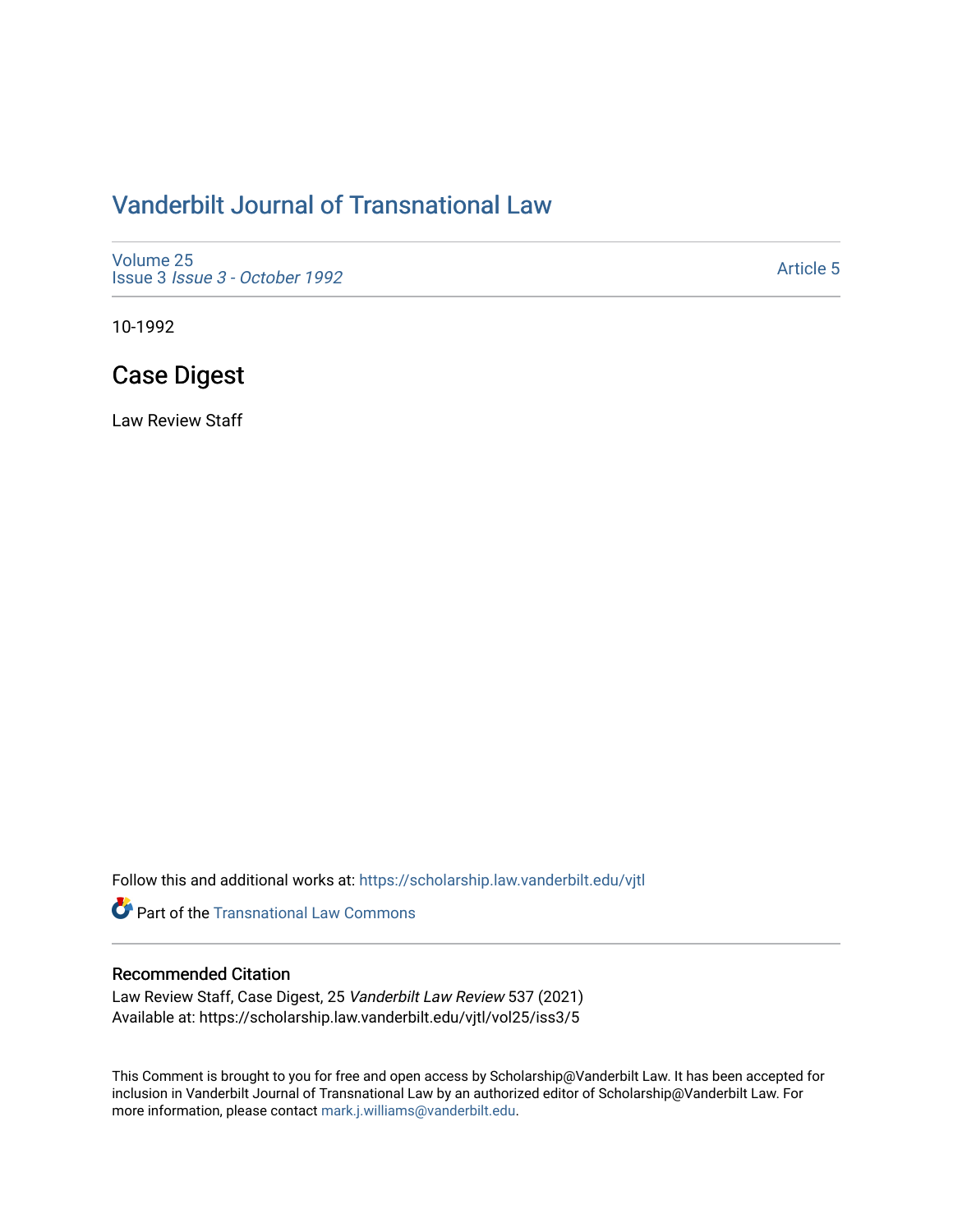## **CASE DIGEST**

This **CASE DIGEST** provides brief analyses of cases that represent current aspects of transnational law. The Digest includes cases that establish legal principles and cases that apply established legal principles to new factual situations. The cases are grouped in topical categories and references are given for further research.

#### **TABLE** OF **CONTENTS**

| I. EXTRADITION/FORCIBLE ABDUCTION             | 537 |
|-----------------------------------------------|-----|
| II. IMMUNITY FROM ARREST                      | 538 |
| III. FOREIGN SOVEREIGN IMMUNITY               | 539 |
| IV. DISCOVERY/INTERNATIONAL RULES OF JUDICIAL |     |
|                                               | 540 |

#### I. EXTRADITION/FORCIBLE ABDUCTION

FORCIBLE INTERNATIONAL ABDUCTION OF MEXICAN **NATIONAL** BY UNITED STATES **DRUG ENFORCEMENT** ADMINISTRATION **AGENTS HELD NOT** TO VIOLATE EXTRADITION TREATY **BETWEEN** UNITED **STATES AND** MEXICO. *United States v. Alvarez-Machain,* 112 S.Ct. 2188 (1992).

Humberto Alvarez-Machain (Alvarez), a citizen and resident of Mexico, was indicted for allegedly participating in the kidnap and murder of a United States Drug Enforcement Administration (DEA) agent and Mexican pilot. On April 2, 1990, Alvarez, in connection with the indictment and under the authority of the DEA, was kidnapped from his home and flown by private plane to Texas to stand trial. The district court dismissed the indictment on the ground that it violated the extradition treaty existing between the United States and Mexico and thus ordered Alvarez's expatriation. The court of appeals affirmed. On Appeal to the United States Supreme Court, the Court *Held: Reversed and remanded.* Where an extradition treaty is silent, a court properly may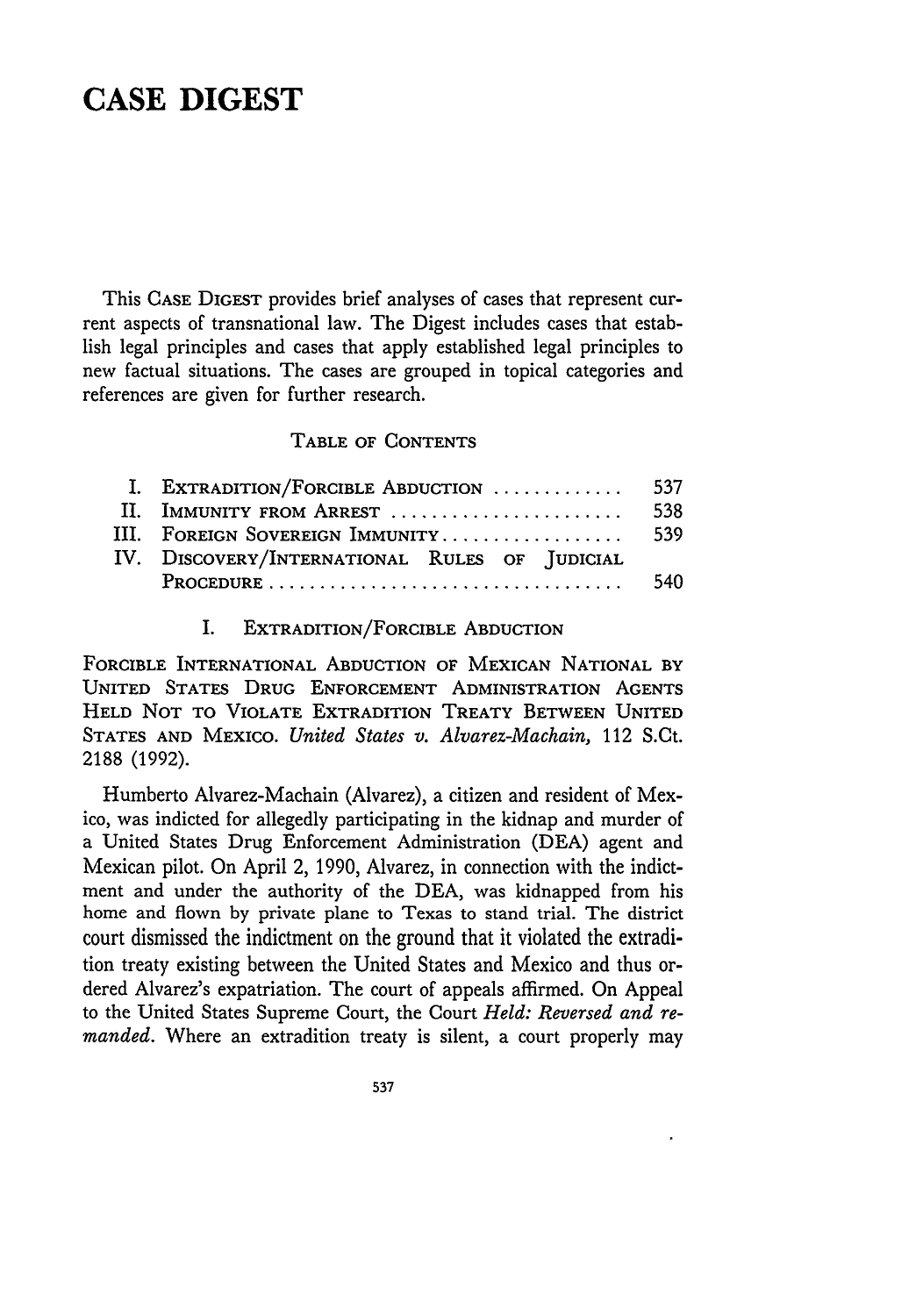exercise jurisdiction over a defendant even though that defendant's presence is procured by means of a forcible abduction.

Writing for the Court, Chief Justice Rehnquist followed the early case of *Ker v. Illinois,* 119 U.S. 436 (1886). *Ker* held that a court's power to try a person for a crime is not affected by the fact that jurisdiction had been obtained by a forcible abduction. *See Frisbie v. Collins,* 342 U.S. 519 (1952). The Court noted that *Ker* was applicable to the present case since the extradition treaty between Mexico and the United States did not explicitly prohibit abductions **by** its terms. Moreover, the Court rejected Alverez's contention that "international abductions are 'so clearly prohibited in international law' that there was no reason to include such a clause in the Treaty itself." Instead, the Court maintained that to imply such a prohibition would necessitate "a much larger inferential leap, with only the most general of international law principles to support it." Recognizing that Mexico had protested the abduction of **Al**varez, the Court left the decision whether he should be returned, which is not within the terms of the Extradition Treaty, to the executive branch. *Significance:* The United States may enter the territory of another nation to kidnap a foreign national for trial within the United States.

### II. IMMUNITY FROM ARREST

A DISTRICT **COURT** ORDER TO PROHIBIT THE ARREST OF A FUGITIVE **IN A** FOREIGN **STATE IN** ORDER TO **ELICIT** EXCULPATORY **TESTIMONY** IS **REJECTED** THROUGH **COURT** OF **APPEALS'** ISSUING OF WRIT **OF** PROHIBITION. *United States v. Santtini,* 963 F.2d 585 (3d Cir. 1992).

In September 1991 Boris Conde was discovered by special agents of the Drug Enforcement Administration driving a truck containing materials used in the cocaine conversion process. Cooperating with officials, Conde inculpated three alleged co-conspirators. Before Conde's plea agreement was sent, however, he fled the United States to Colombia.

On December 6, 1991, after several attempts to locate Conde, a United States Magistrate found probable cause to believe Conde had committed the crimes charged and issued a warrant for his arrest. On December 20, Conde issued a written statement that he alone was responsible for the criminal acts and that he had implicated the others only to ensure his own release. Absent an agreement, the United States was barred from conducting discovery on Colombian soil. Conde offered to have his deposition taken in Costa Rica, however, provided that he would not be arrested. On February 11, the district court sanctioned the agreement and ordered the government not to arrest Conde while he was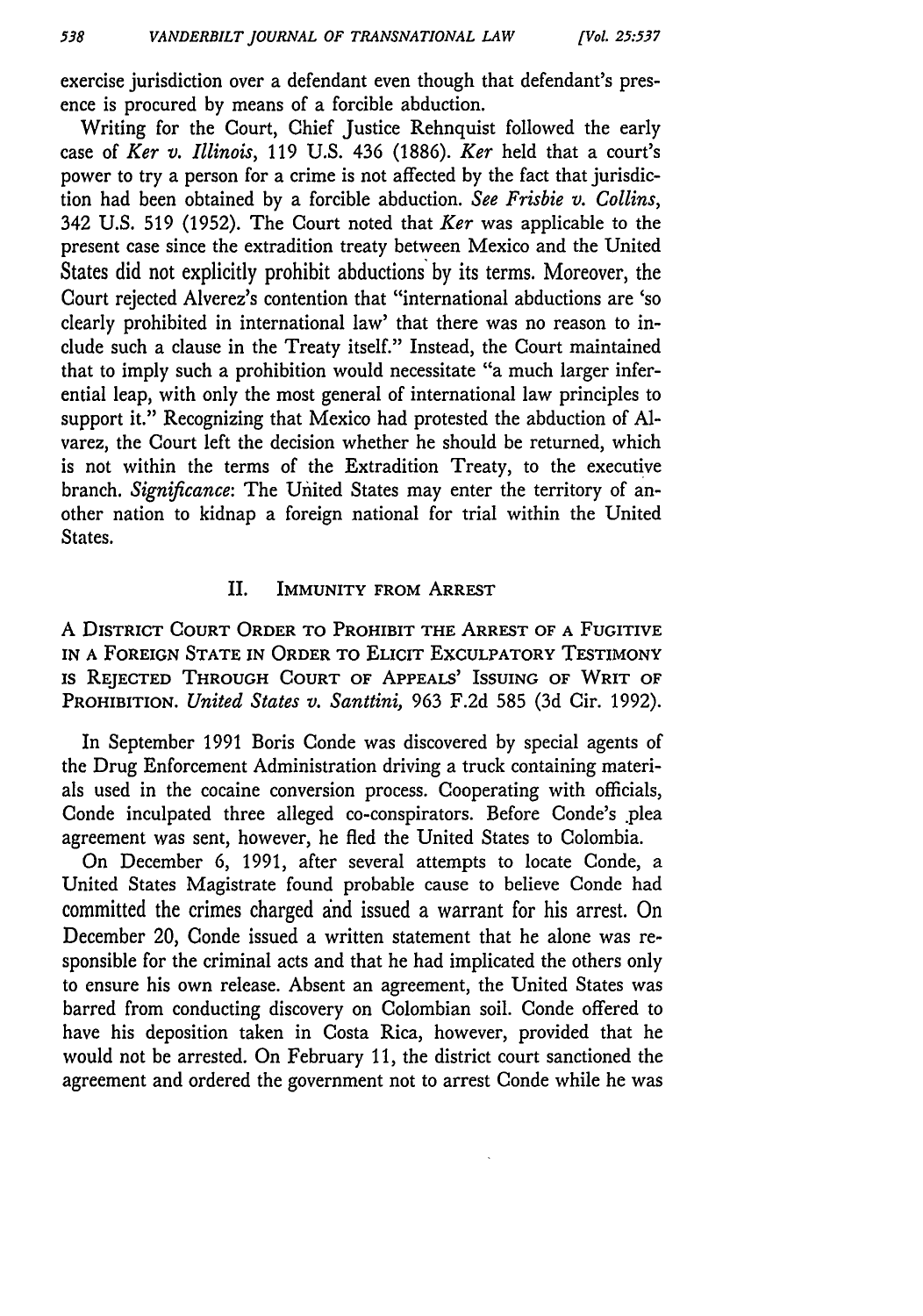in Costa Rica for the deposition.

The government responded with a motion for reconsideration of the district court's order, arguing that the lower court had no authority to interfere with a valid arrest warrant. The district court denied the motion, concluding that "the interests of a full and complete availability of evidence which the defense requires which is material to their case, outweighs the interests of the government which is immaterial in affecting his arrest in Costa Rica." The government filed a notice of appeal and petition for a writ of prohibition.

On appeal, the United States Court of Appeals for the Third Circuit *Held: Writ of prohibition granted.* The court held that the district court had exceeded its authority in ordering the government not to arrest a foreign fugitive to ensure that fugitive's participation in a criminal deposition. The court based its holding on a recognition that the district court order would interfere with the separation of powers within the federal government. The court noted that a federal district court cannot refuse to issue an arrest warrant once probable cause is established. Significantly, if carried out, the district court order would be effectively unreviewable. Once Conde had testified in Costa Rica, he presumably would return to Colombia, whereupon he would be irretrievable due to the fact that no extradition agreement exists between Colombia and the United States. *Significance:* The Third Circuit has addressed a question of first impression in the federal judicial system, holding that a federal district court does not have the authority to prohibit federal law enforcement agents from arresting a foreign fugitive in order to ensure that fugitive's testimony.

## III. FOREIGN **SOVEREIGN** IMMUNITY

EXPROPRIATION CLAIM AGAINST ARGENTINA **HELD** TO FALL WITHIN "COMMERCIAL ACTIVITY" **AND** "INTERNATIONAL **TAKINGS"** EXCEP-**TIONS** TO FSIA's GRANT OF SOVEREIGN IMMUNITY-DELIBERATE AVAILMENT OF U.S. COURTS **HELD** TO SERVE **AS** IMPLIED WAIVER OF SOVEREIGN IMMUNITY TO TORTURE CLAIM. *De Blake v. Republic of Argentina,* 965 F.2d 699 (9th Cir. 1992).

On March 24, 1976, ten masked gunmen associated with the military junta that had overthrown the government of Argentina President Peron forcibly entered the home of Jose and Lea Siderman in Tucumun Province, Argentina. The gunmen took Mr. Siderman to a remote building and subjected him to verbal anti-Semitic harassment and torture for seven days. He left Argentina in response to the threats that he and his family would otherwise be killed. The persecution did not end in Argen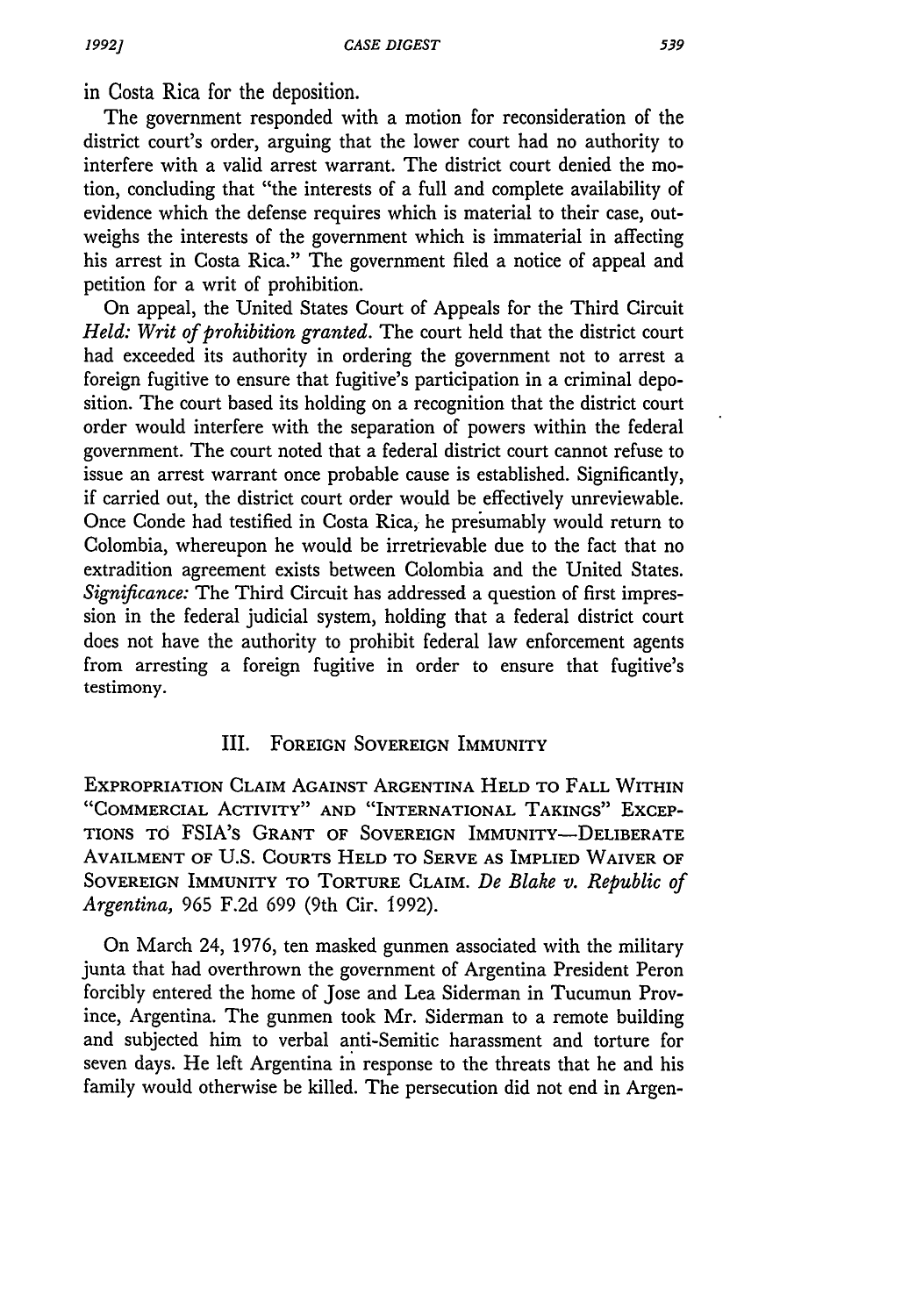tina, however. While Mr. Siderman resided in both Italy and the United States, he was the subject of fabricated criminal actions and extradition attempts initiated by Argentina. Argentina also succeeded in seizing the Siderman family business, Immobilieseria del Nor-Oeste, S.A. (INOSA), in a judicial intervention proceeding in Argentina.

In 1982, after becoming permanent residents of the Untied States, the Sidermans filed a complaint against Argentina alleging torture, harassment, and the expropriation of property in Argentina. The district court dismissed the Sidermans' expropriation claim. The dismissal was based upon an unwillingness to interfere with United States foreign policy under the act of state doctrine. The torture claims were dismissed on the ground that Argentina was immune from suit under the Foreign Sovereign Immunities Act. The Sidermans appealed their case to the Ninth Circuit.

The Ninth Circuit Court of Appeals *Held: Reversed* and *remanded.* The court held that Argentina is not immune from the expropriation claim because the company had been taken in violation of international law and had "substantial contact" with the United States. Argentina was not immune from the torture claim since it chose to avail itself of United States courts in its efforts to maliciously prosecute Jose Siderman.

The court noted that the law had changed since *The Schooner Exchange v. M'Faddon* ruling and the era of unlimited sovereign immunity that followed it. Since Congress enacted the FSIA in 1976, a "regime of deference" was replaced with a type of qualified immunity, outlined in the exceptions to FSIA. Because Argentina was motivated by profit, advertised INOSA in the United States, accepted major United States credit cards, and solicited United States customers through Argentina's national airline, the court found a material connection between Argentina's actions in the United States and the Siderman's expropriation claim. Moreover, INOSA was found to be taken for personal profit, rather than for public purpose. *Significance*-The Ninth Circuit has denied absolute immunity under FSIA to a country that had significant commercial and judicial contacts in the United States.

## IV. DISCOVERY/INTERNATIONAL **RULES** OF **JUDICIAL** PROCEDURE

**FOREIGN** LITIGANT **IS ENTITLED TO** DISCOVERY IN U.S. WITHOUT FIRST **HAVING** TO **SEEK** DISCOVERY **IN ITS** OWN **COURTS.** *Malev Hungarian Airlines v. United Technologies,* 964 F.2d 97 (2d Cir. 1992).

Pratt & Whitney, an airplane engine manufacturer, filed a complaint in Hungary against Malev, the Hungarian national airline, seeking spe-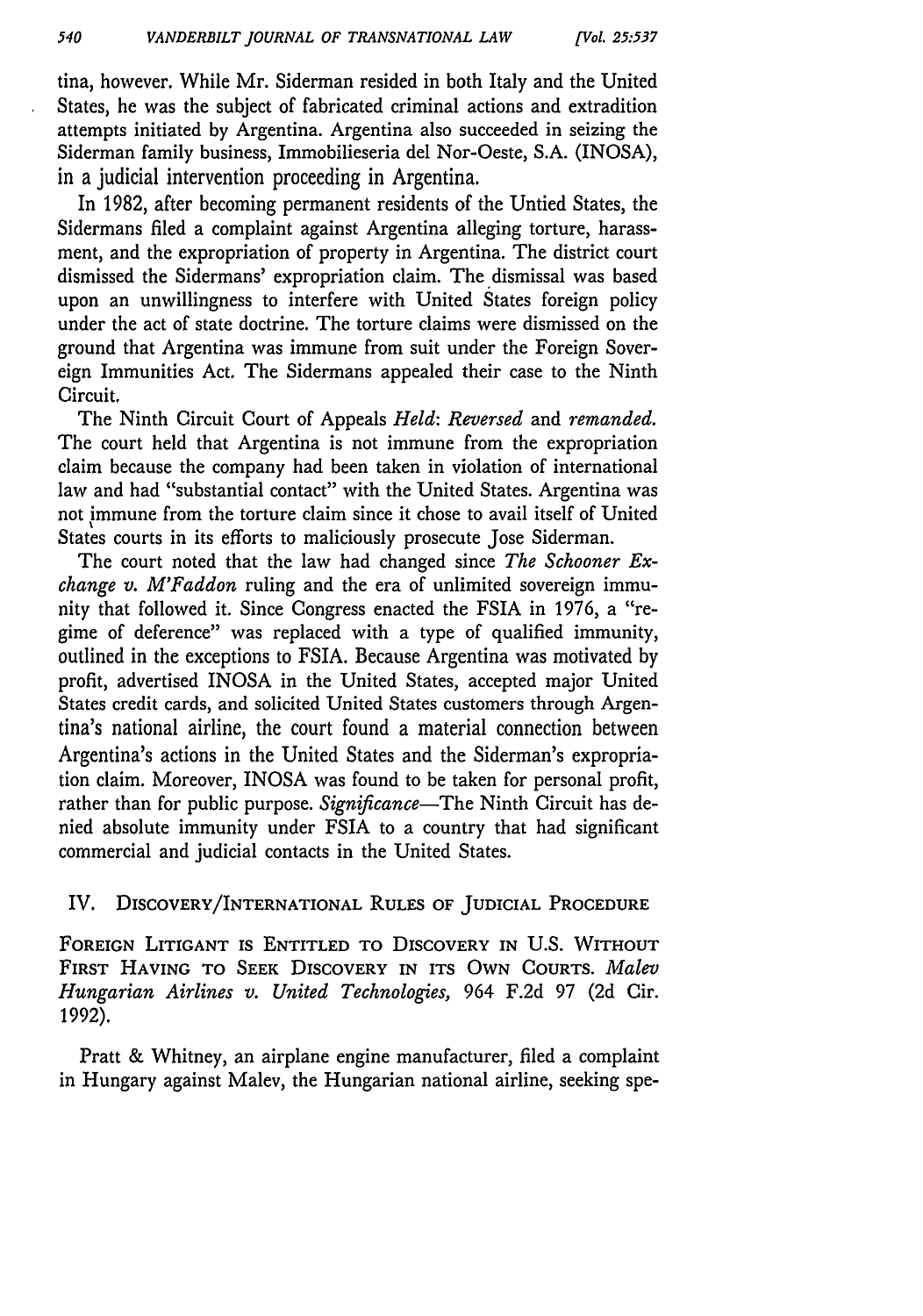cific performance on a contract to purchase several planes. Four days later, Malev requested discovery in the United States District Court for the District of Connecticut. It sought to depose several employees of Pratt & Whitney and to obtain documents relevant to the litigation in Hungary.

The district court denied Malev's request for discovery because Malev failed first to request discovery before a Hungarian court.

The Court of Appeals of the Second Circuit *Held: Reversed and remanded.* The court held that in order to effectuate judicial cooperation between the United States and foreign countries, a court may not impose quasi-exhaustion requirements upon the filing of discovery requests. Specifically, the court found that the requirement to seek discovery first from the foreign tribunal is contradictory to the goals of the Commission on International Rules of Judicial Procedure, 28 U.S.C. § 1782 (1988). *Significance-As* the dissent points out, this opinion appears to be the sole reported case in which a United States court is required to supervise discovery in the United States with respect to evidence that is under the jurisdiction of a foreign court.